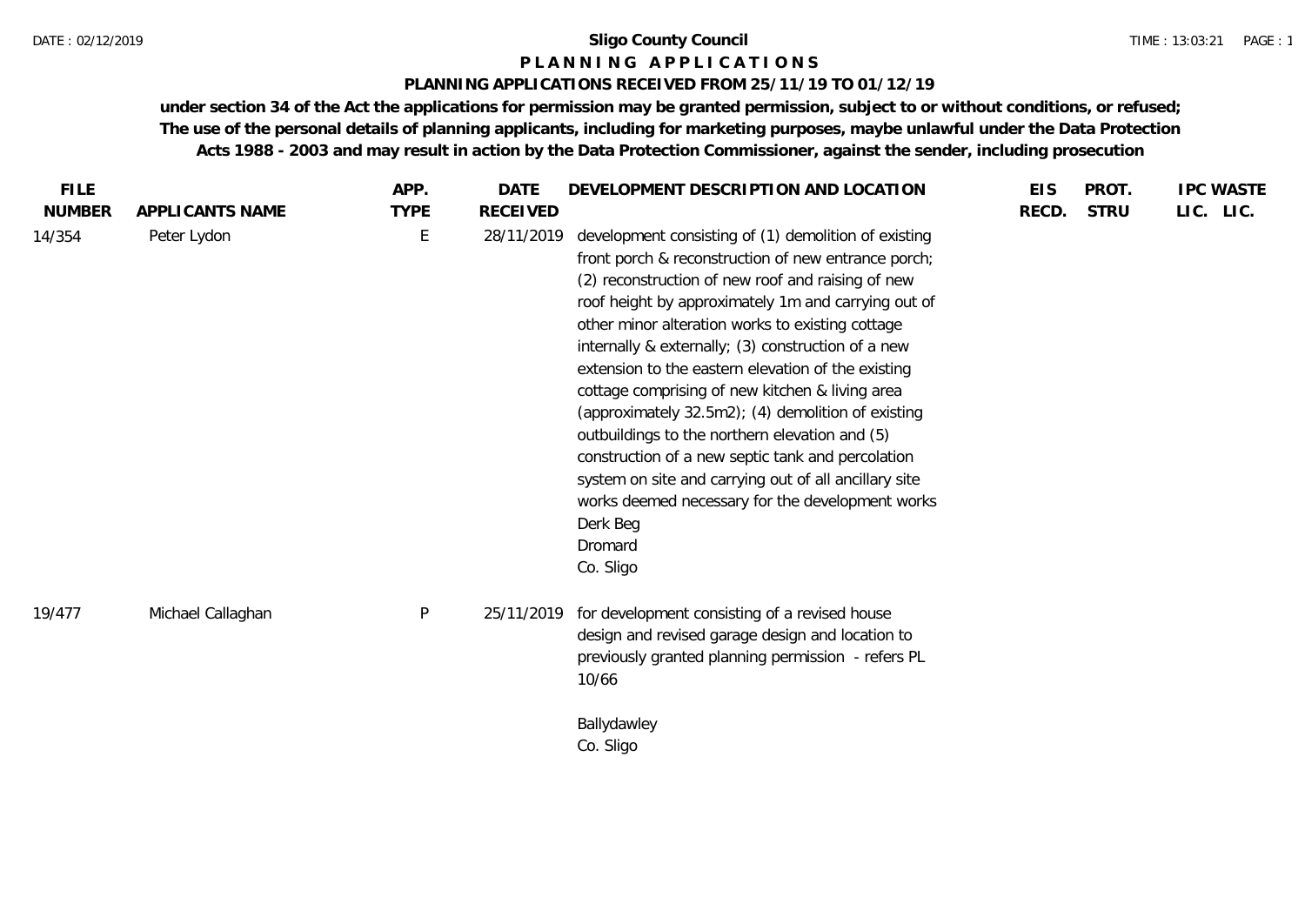#### **P L A N N I N G A P P L I C A T I O N S**

#### **PLANNING APPLICATIONS RECEIVED FROM 25/11/19 TO 01/12/19**

**under section 34 of the Act the applications for permission may be granted permission, subject to or without conditions, or refused; The use of the personal details of planning applicants, including for marketing purposes, maybe unlawful under the Data Protection Acts 1988 - 2003 and may result in action by the Data Protection Commissioner, against the sender, including prosecution**

| <b>FILE</b>   |                                                | APP.         | <b>DATE</b>     | DEVELOPMENT DESCRIPTION AND LOCATION                                                                                                                                                                                                                                                                                  | <b>EIS</b> | PROT.       | <b>IPC WASTE</b> |
|---------------|------------------------------------------------|--------------|-----------------|-----------------------------------------------------------------------------------------------------------------------------------------------------------------------------------------------------------------------------------------------------------------------------------------------------------------------|------------|-------------|------------------|
| <b>NUMBER</b> | APPLICANTS NAME                                | <b>TYPE</b>  | <b>RECEIVED</b> |                                                                                                                                                                                                                                                                                                                       | RECD.      | <b>STRU</b> | LIC. LIC.        |
| 19/478        | Board of Management<br>Knockminna NS Ballymote | R            | 25/11/2019      | development consisting of (1) to retain graveled Car<br>Park (o.155718 Hetares) and 2 No. Vehicular<br>entrances (2) to surface the car park in macadam,<br>provision of street lighting, footpaths, soak-away<br>drainage and sundry works<br>Knockminna National School,<br>Turlaghraun,<br>Ballymote,<br>Co. Sligo |            |             |                  |
| 19/479        | Mr & Mrs P Philips                             | $\mathsf{P}$ | 25/11/2019      | development consisting of change of house design<br>to that previously grantd under PL 11/89                                                                                                                                                                                                                          |            |             |                  |
|               |                                                |              |                 | Gorteen<br>(Barony of Coolavin)<br>Co. Sligo                                                                                                                                                                                                                                                                          |            |             |                  |
| 19/480        | Michael Golding                                | $\mathsf{P}$ | 26/11/2019      | development consisting of the construction of a new<br>dwelling house (gross floor space 150 sq.m)<br>domestic double garage/fuel store with connection<br>to the existing public sewer, together with all<br>associated site works                                                                                   |            |             |                  |
|               |                                                |              |                 | Keash Road<br>Ballymote<br>Co. Sligo                                                                                                                                                                                                                                                                                  |            |             |                  |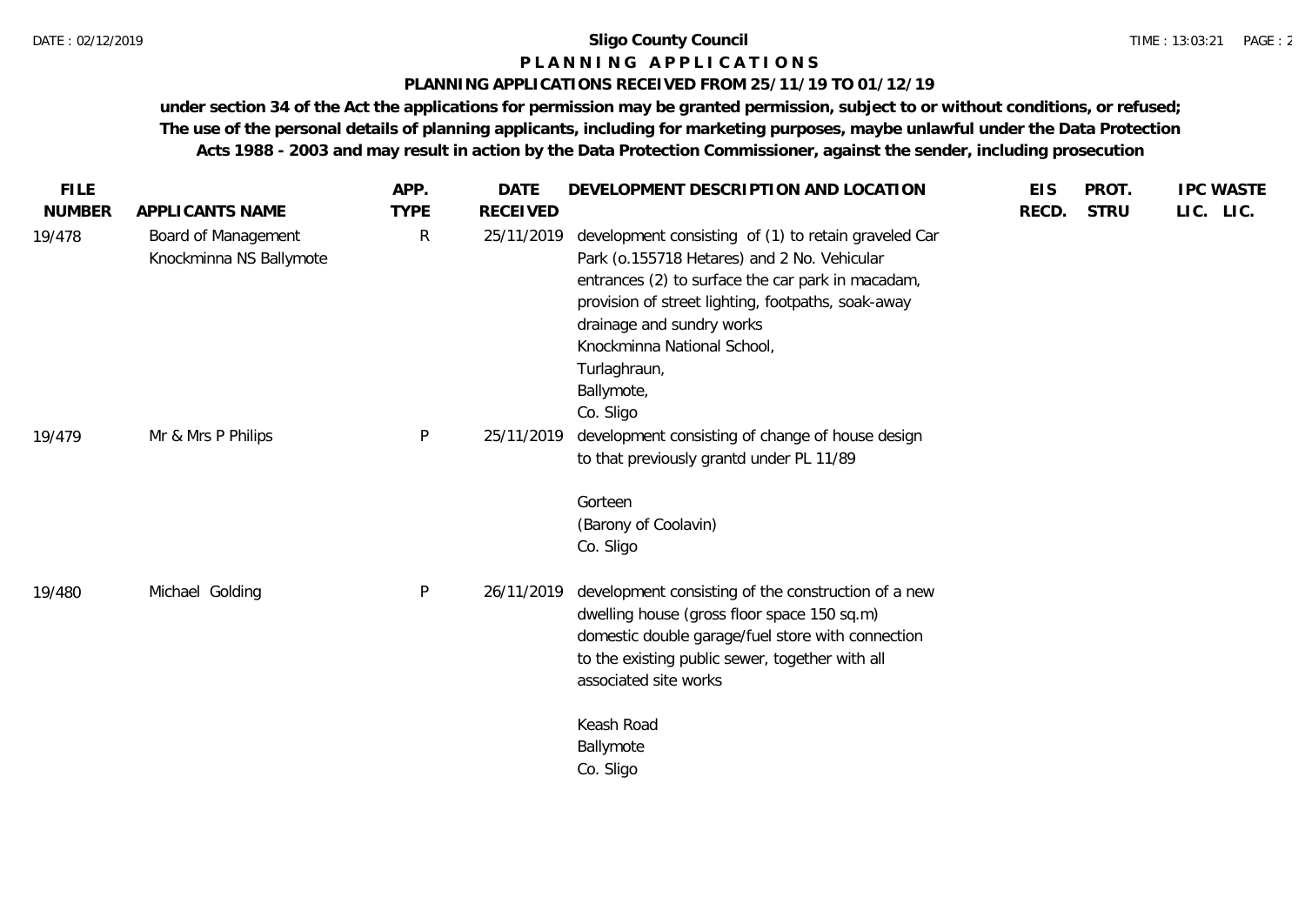#### **P L A N N I N G A P P L I C A T I O N S**

#### **PLANNING APPLICATIONS RECEIVED FROM 25/11/19 TO 01/12/19**

**under section 34 of the Act the applications for permission may be granted permission, subject to or without conditions, or refused; The use of the personal details of planning applicants, including for marketing purposes, maybe unlawful under the Data Protection Acts 1988 - 2003 and may result in action by the Data Protection Commissioner, against the sender, including prosecution**

| <b>FILE</b>   |                   | APP.         | <b>DATE</b> | DEVELOPMENT DESCRIPTION AND LOCATION                                                                                                                                         | <b>EIS</b> | PROT.       | <b>IPC WASTE</b> |
|---------------|-------------------|--------------|-------------|------------------------------------------------------------------------------------------------------------------------------------------------------------------------------|------------|-------------|------------------|
| <b>NUMBER</b> | APPLICANTS NAME   | <b>TYPE</b>  | RECEIVED    |                                                                                                                                                                              | RECD.      | <b>STRU</b> | LIC. LIC.        |
| 19/481        | Ivan Coggins      | $\sf P$      | 26/11/2019  | development consisting of the proposed construction<br>of a 3 bay enclosed loose house together with all<br>associated site works at Lackanatlieve, Ennistrone,<br>co. Sligo |            |             |                  |
|               |                   |              |             | Lackanatlieve<br>Enniscrone<br>Co. Sligo                                                                                                                                     |            |             |                  |
| 19/482        | Violet McGarrigle | $\mathsf{R}$ | 27/11/2019  | development consisting of the retention of an<br>existing domestic storage building<br>Derrylehan Td                                                                         |            |             |                  |
|               |                   |              |             | Grange<br>Co. Sligo<br>F91 DY86                                                                                                                                              |            |             |                  |
|               |                   |              |             |                                                                                                                                                                              |            |             |                  |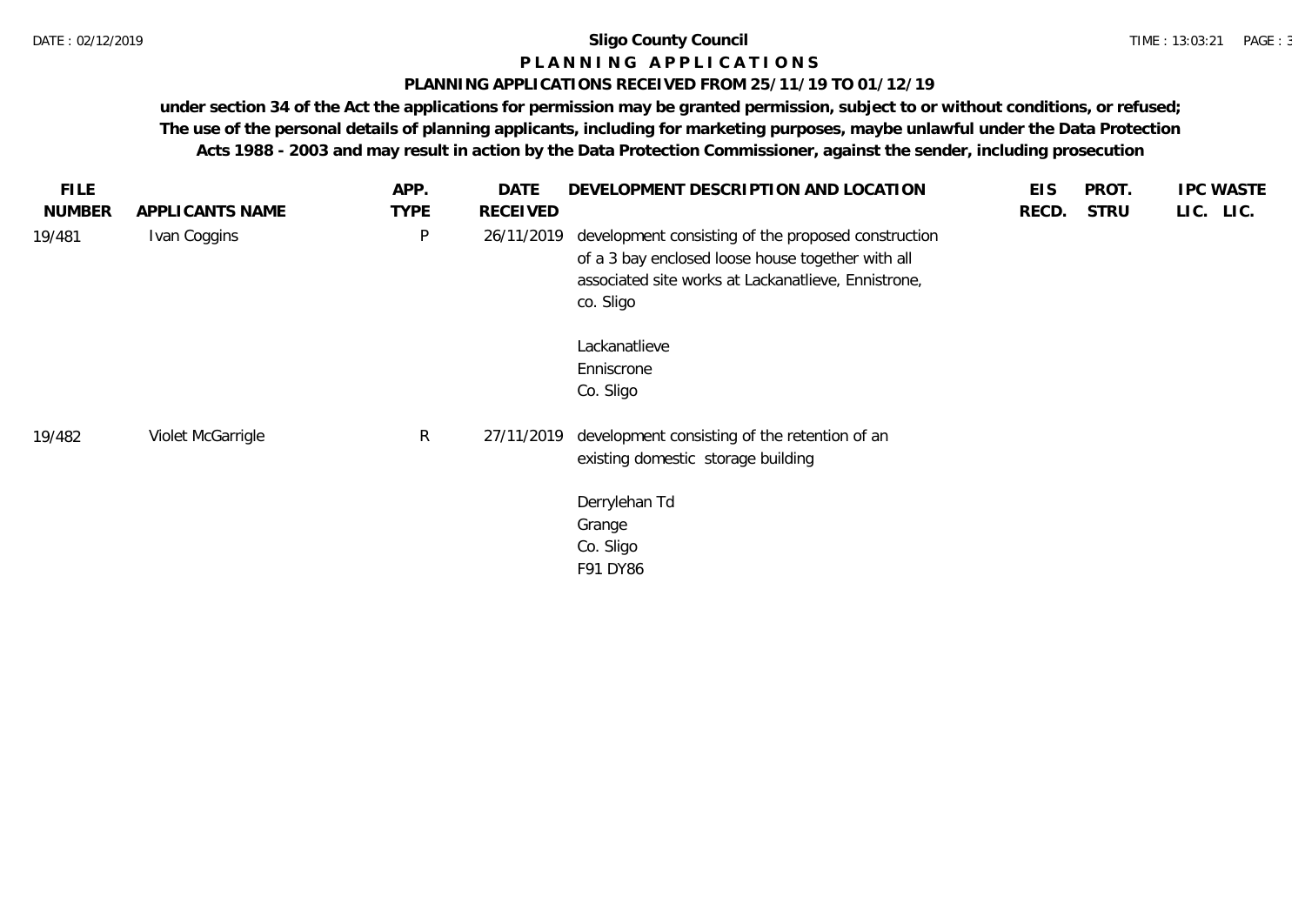### **P L A N N I N G A P P L I C A T I O N S**

#### **PLANNING APPLICATIONS RECEIVED FROM 25/11/19 TO 01/12/19**

**under section 34 of the Act the applications for permission may be granted permission, subject to or without conditions, or refused; The use of the personal details of planning applicants, including for marketing purposes, maybe unlawful under the Data Protection Acts 1988 - 2003 and may result in action by the Data Protection Commissioner, against the sender, including prosecution**

| <b>FILE</b>   |                     | APP.        | <b>DATE</b>     | DEVELOPMENT DESCRIPTION AND LOCATION                                                                                                                                                                                                                                                                                                                                                                                                                                                                                                                                               | <b>EIS</b> | PROT.       | <b>IPC WASTE</b> |
|---------------|---------------------|-------------|-----------------|------------------------------------------------------------------------------------------------------------------------------------------------------------------------------------------------------------------------------------------------------------------------------------------------------------------------------------------------------------------------------------------------------------------------------------------------------------------------------------------------------------------------------------------------------------------------------------|------------|-------------|------------------|
| <b>NUMBER</b> | APPLICANTS NAME     | <b>TYPE</b> | <b>RECEIVED</b> |                                                                                                                                                                                                                                                                                                                                                                                                                                                                                                                                                                                    | RECD.      | <b>STRU</b> | LIC. LIC.        |
| 19/483        | SPDD Properties Ltd | $\sf P$     | 27/11/2019      | development consisting of the completion of an<br>unfinished housing development on a site of 1.176<br>hectares forming part of the overall estate of<br>Aylesbury Park, Knappaghmore, Sligo. The<br>proposed development consisting of 34 no. terraced<br>houses and 4 no. maisonettes, all ancillary site<br>development works, landscaping and boundary<br>treatments including the provision of public and<br>private open space at Aylesbury Park. Previously<br>granted permission was for PL 17/63 which<br>consisted fo 27 no. houses<br>Aylesbury Park<br>Knappaghmore Td |            |             |                  |
|               |                     |             |                 | Co. Sligo                                                                                                                                                                                                                                                                                                                                                                                                                                                                                                                                                                          |            |             |                  |
| 19/484        | David McGuiness     | R           | 29/11/2019      | development consisting of the retention of two<br>permanent strip windows to the front elevation of<br>dwelling                                                                                                                                                                                                                                                                                                                                                                                                                                                                    |            |             |                  |
|               |                     |             |                 | 18 Marymount<br>Pearse Road                                                                                                                                                                                                                                                                                                                                                                                                                                                                                                                                                        |            |             |                  |
|               |                     |             |                 | Sligo<br>F91 PA690                                                                                                                                                                                                                                                                                                                                                                                                                                                                                                                                                                 |            |             |                  |
|               | Total: 9            |             |                 |                                                                                                                                                                                                                                                                                                                                                                                                                                                                                                                                                                                    |            |             |                  |
|               |                     |             |                 |                                                                                                                                                                                                                                                                                                                                                                                                                                                                                                                                                                                    |            |             |                  |

\*\*\* END OF REPORT \*\*\*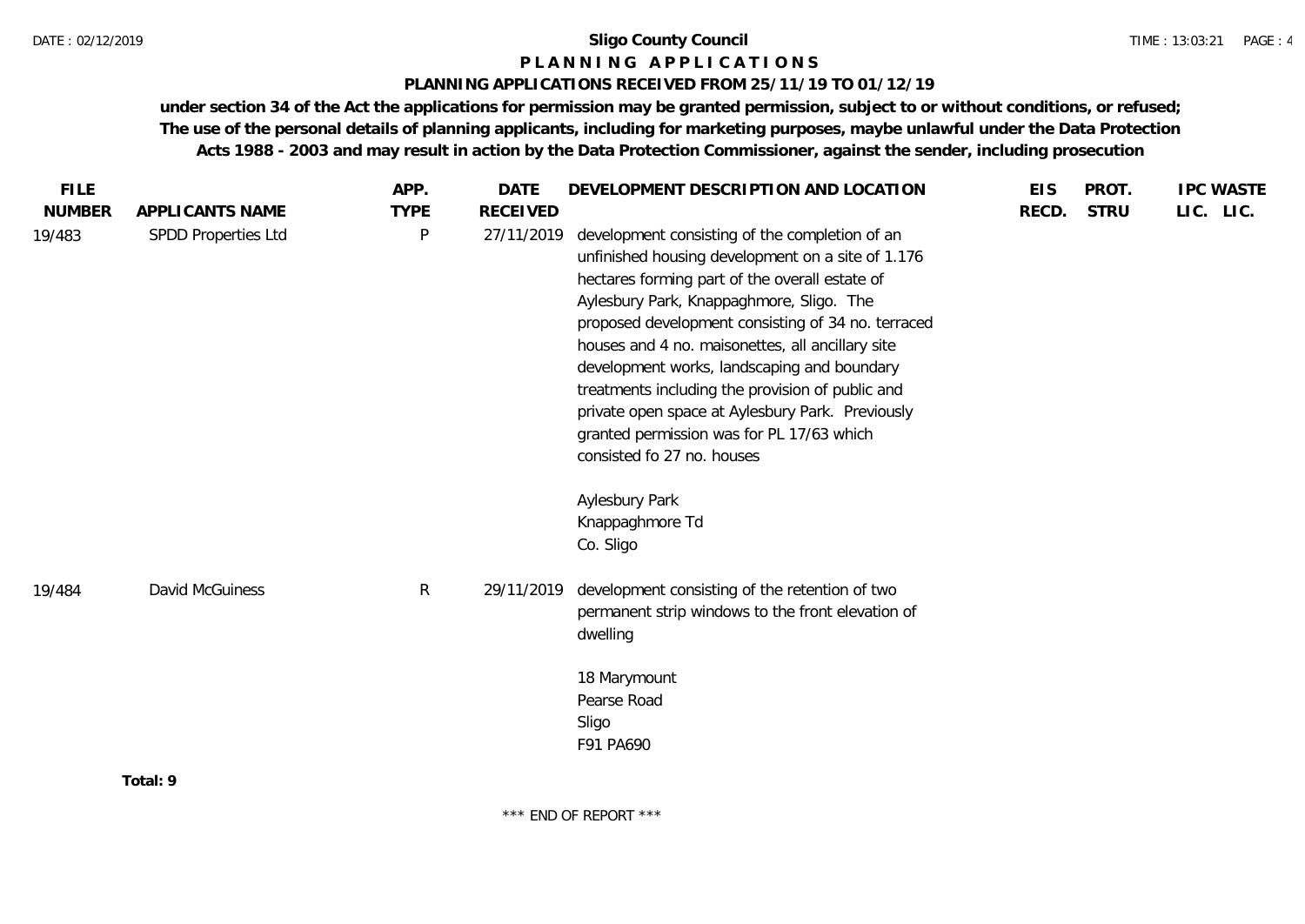## **P L A N N I N G A P P L I C A T I O N S**

#### **PLANNING APPLICATIONS REFUSED FROM 25/11/2019 TO 01/12/2019**

**in deciding a planning application the planning authority, in accordance with section 34(3) of the Act, has had regard to submissions or observations recieved in accordance with these Regulations;**

**The use of the personal details of planning applicants, including for marketing purposes, maybe unlawful under the Data Protection Acts 1988 - 2003 and may result in action by the Data Protection Commissioner, against the sender, including prosecution.**

| <b>FILE</b>   |                                                     | A DE        | $\sim$ $\sim$ $\sim$<br>DA I | <b>ENT DESCRIPTION AND</b><br>$\cap$ nn.<br>)E\/F<br>. JIEN L<br>பட | IVI.U       | IVI.U         |
|---------------|-----------------------------------------------------|-------------|------------------------------|---------------------------------------------------------------------|-------------|---------------|
| <b>NUMBER</b> | <b>ANTS NAME</b><br>A DDI<br>$\sqrt{2}$<br>CAN<br>u | <b>TVDL</b> | ◡⊢                           | <b>OCATION</b>                                                      | <b>DATF</b> | <b>NUMBER</b> |

/

**Total: 0**

\*\*\* END OF REPORT \*\*\*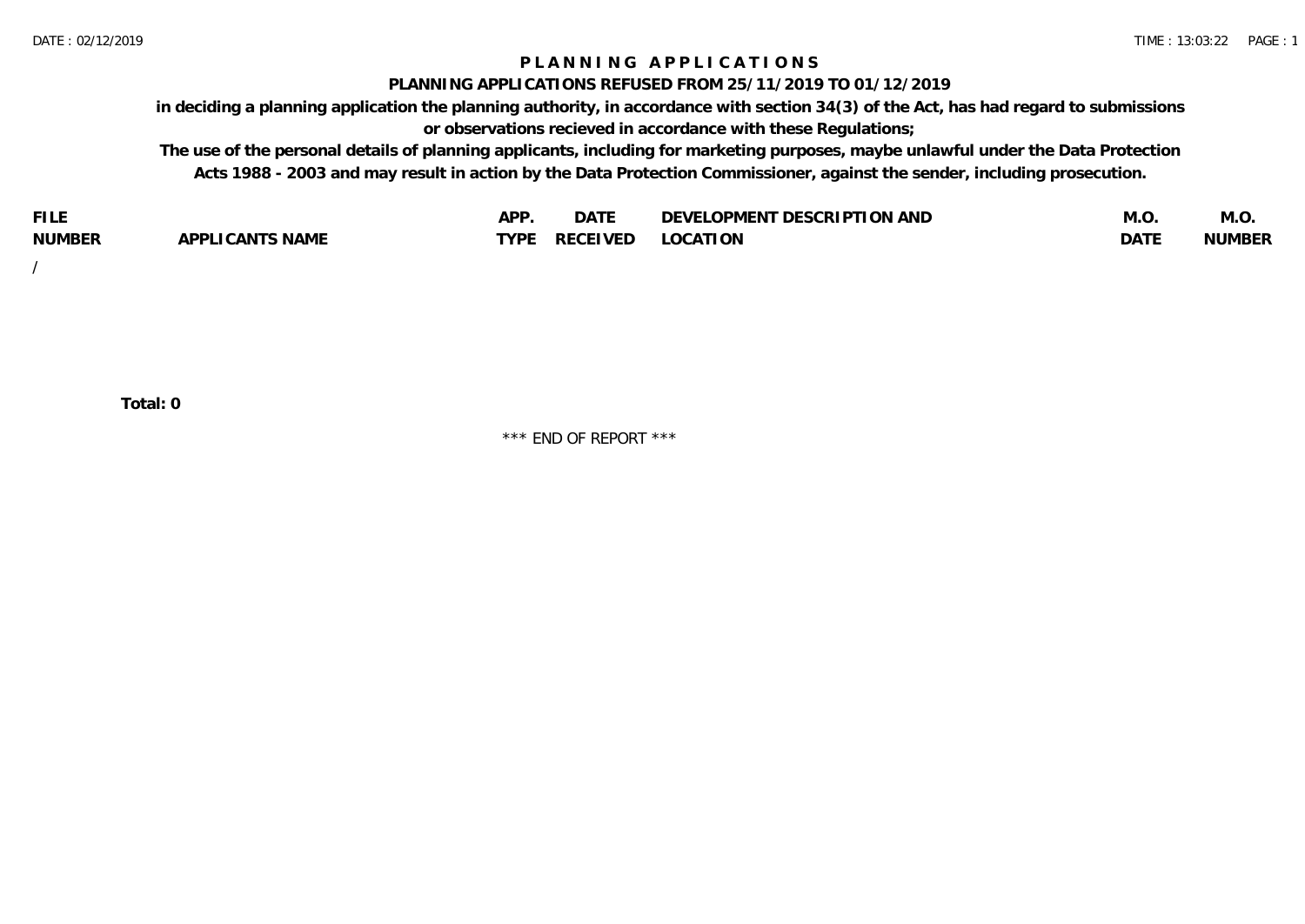## **P L A N N I N G A P P L I C A T I O N S**

#### **PLANNING APPLICATIONS GRANTED FROM 25/11/2019 TO 01/12/2019**

**in deciding a planning application the planning authority, in accordance with section 34(3) of the Act, has had regard to submissions or observations recieved in accordance with these Regulations;**

**The use of the personal details of planning applicants, including for marketing purposes, maybe unlawful under the Data Protection Acts 1988 - 2003 and may result in action by the Data Protection Commissioner, against the sender, including prosecution.**

| <b>FILE</b><br><b>NUMBER</b> | APPLICANTS NAME                                  | APP.<br><b>TYPE</b> | <b>DATE</b><br>RECEIVED | DEVELOPMENT DESCRIPTION AND LOCATION                                                                                                                                                                      | M.O.<br>DATE | M.O.<br><b>NUMBER</b> |
|------------------------------|--------------------------------------------------|---------------------|-------------------------|-----------------------------------------------------------------------------------------------------------------------------------------------------------------------------------------------------------|--------------|-----------------------|
| 19/421                       | Liam Jinks as LPR of Patricia<br>Corcoran (late) | R                   | 09/10/2019              | Development consisting of retention of basement level of<br>dwelling that consists of domestic garage attached to<br>existing house permitted under Planning Permission<br>PL10887 with associated works. | 26/11/2019   | P687/19               |
|                              |                                                  |                     |                         | Shannon Oughter<br>Sligo                                                                                                                                                                                  |              |                       |
| 19/423                       | Stephen Herron                                   | P                   | 10/10/2019              | Development consisting of the construction of a single<br>domestic dwelling, proprietary effluent treatment unit<br>and soil polishing filter on site together with all ancillary<br>works and services   | 28/11/2019   | P692/19               |
|                              |                                                  |                     |                         | Agharrow<br>Ballinfull<br>Co Sligo                                                                                                                                                                        |              |                       |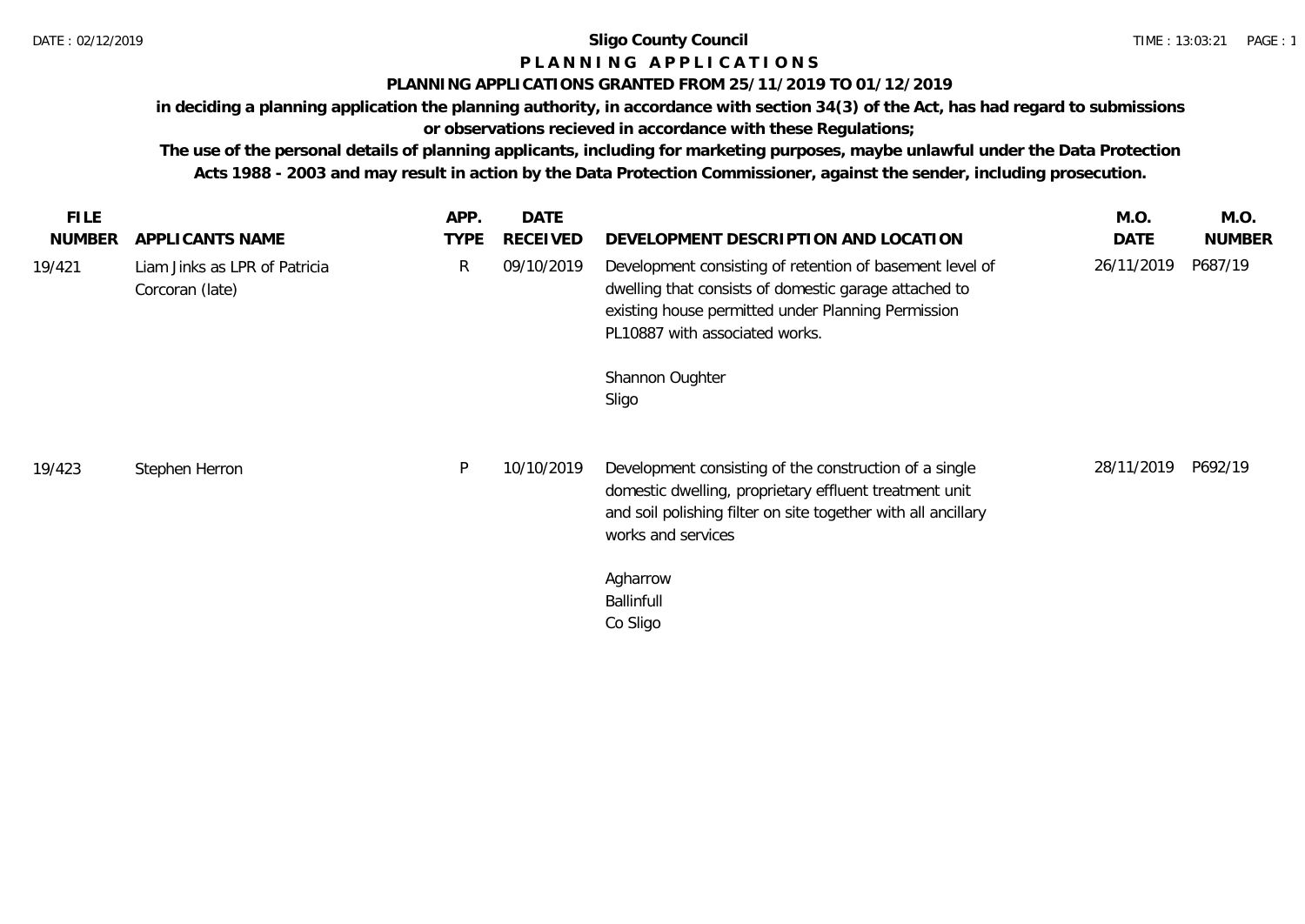# **P L A N N I N G A P P L I C A T I O N S**

## **PLANNING APPLICATIONS GRANTED FROM 25/11/2019 TO 01/12/2019**

**in deciding a planning application the planning authority, in accordance with section 34(3) of the Act, has had regard to submissions or observations recieved in accordance with these Regulations;**

**The use of the personal details of planning applicants, including for marketing purposes, maybe unlawful under the Data Protection Acts 1988 - 2003 and may result in action by the Data Protection Commissioner, against the sender, including prosecution.**

| <b>FILE</b>   |                                                         | APP.        | <b>DATE</b>     |                                                                                                                                                                                                                                                                                                                                                                                                                                                                                                                      | M.O.        | M.O.          |
|---------------|---------------------------------------------------------|-------------|-----------------|----------------------------------------------------------------------------------------------------------------------------------------------------------------------------------------------------------------------------------------------------------------------------------------------------------------------------------------------------------------------------------------------------------------------------------------------------------------------------------------------------------------------|-------------|---------------|
| <b>NUMBER</b> | APPLICANTS NAME                                         | <b>TYPE</b> | <b>RECEIVED</b> | DEVELOPMENT DESCRIPTION AND LOCATION                                                                                                                                                                                                                                                                                                                                                                                                                                                                                 | <b>DATE</b> | <b>NUMBER</b> |
| 19/424        | Mayo, Sligo and Leitrim Education<br>and Training Board | P           | 11/10/2019      | Development consisting of the installation of 116<br>sq.metres of temporary prefabricated accommodation<br>together with all associated site works and connection to<br>existing services and utilities. The accommodation<br>includes 2 no. single storey classrooms each with floor<br>area of 58 sqm. Part of the existing school contains a<br>protected structure; Sligo record of protected structures<br>2017-2023 register no. 87 and national inventory of<br>architectural heritage register no. 32306013. | 26/11/2019  | P689/19       |
|               |                                                         |             |                 | Colaiste Iascaigh<br>Bunowna Td<br>Easkey<br>Co Sligo                                                                                                                                                                                                                                                                                                                                                                                                                                                                |             |               |
| 19/425        | Anna Marie & Max Brosi                                  | P           | 11/10/2019      | Development consisting the: (a) removal of existing<br>unused workshop and storage sheds, (b) construction of<br>a single storey detached dwelling house, (c) construction<br>of a detached domestic storage shed, (d) connection into<br>existing foul and surface water sewers on site, (e)<br>connection into existing potable water supply on site and<br>(e) carrying out of all associated site developments works<br>and services.                                                                            | 28/11/2019  | P690/19       |
|               |                                                         |             |                 | Kilkilloge<br>Mullaghmore                                                                                                                                                                                                                                                                                                                                                                                                                                                                                            |             |               |
|               |                                                         |             |                 | Co Sligo                                                                                                                                                                                                                                                                                                                                                                                                                                                                                                             |             |               |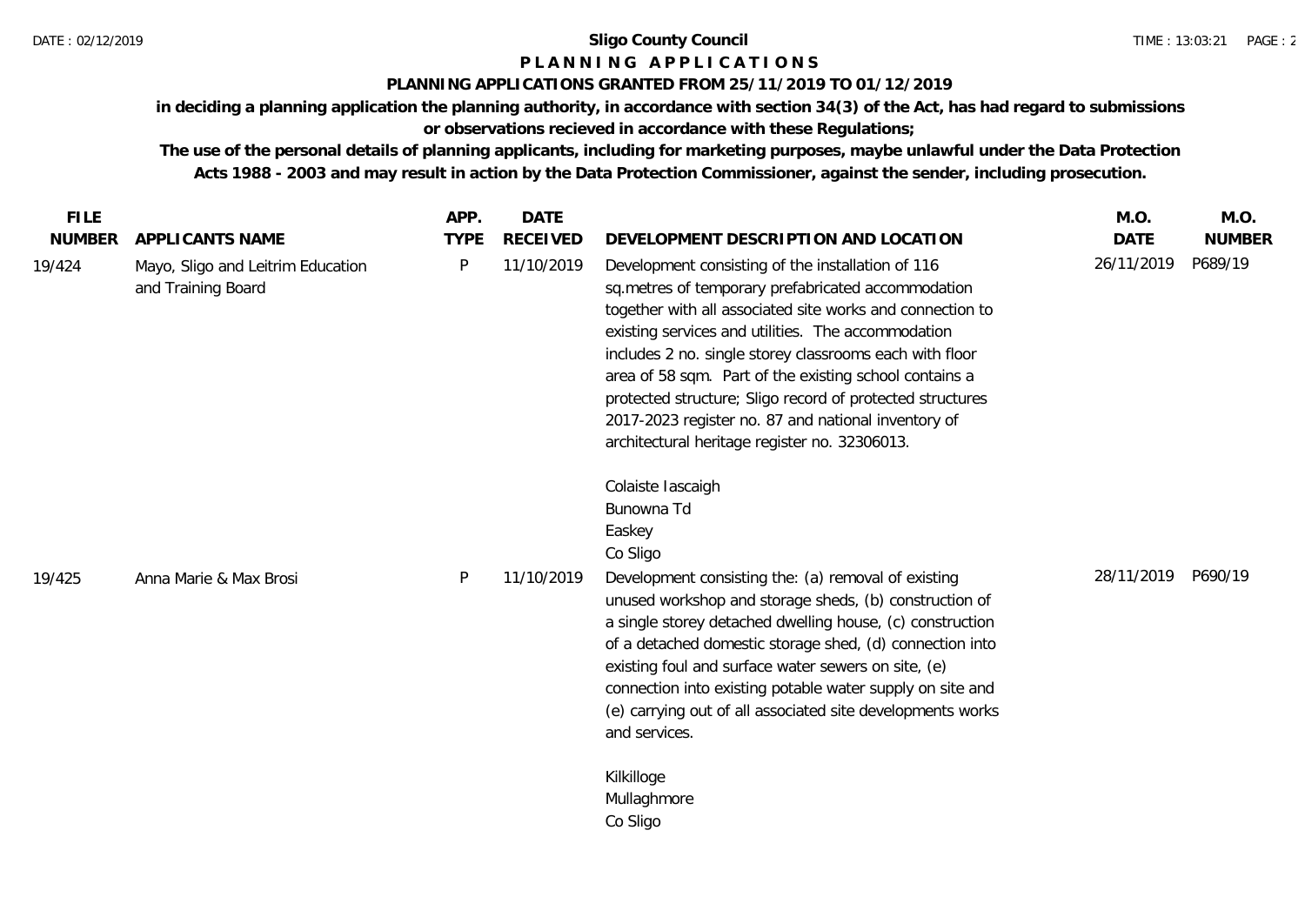## **P L A N N I N G A P P L I C A T I O N S**

## **PLANNING APPLICATIONS GRANTED FROM 25/11/2019 TO 01/12/2019**

**in deciding a planning application the planning authority, in accordance with section 34(3) of the Act, has had regard to submissions or observations recieved in accordance with these Regulations;**

**The use of the personal details of planning applicants, including for marketing purposes, maybe unlawful under the Data Protection Acts 1988 - 2003 and may result in action by the Data Protection Commissioner, against the sender, including prosecution.**

| <b>FILE</b>   |                        | APP.        | <b>DATE</b>     |                                                                                                                                                                                                                                                                                                                                                                      | M.O.               | M.O.          |
|---------------|------------------------|-------------|-----------------|----------------------------------------------------------------------------------------------------------------------------------------------------------------------------------------------------------------------------------------------------------------------------------------------------------------------------------------------------------------------|--------------------|---------------|
| <b>NUMBER</b> | APPLICANTS NAME        | <b>TYPE</b> | <b>RECEIVED</b> | DEVELOPMENT DESCRIPTION AND LOCATION                                                                                                                                                                                                                                                                                                                                 | <b>DATE</b>        | <b>NUMBER</b> |
| 19/429        | Adrian Murtagh         | P           | 16/10/2019      | Development consisting of a new first -floor balcony to<br>the west elevation.                                                                                                                                                                                                                                                                                       | 26/11/2019         | P688/19       |
| 19/433        | Donal & Pauline Cawley | P           | 21/10/2019      | 35 Cahermore Holiday Village<br>Carrowhubbock South<br>Enniscrone<br>Co Sligo<br>Development consisting of the construction of an<br>extension to the rear of existing dwelling house and<br>carrying out all associated alterations, replacing existing<br>septic tank with a new proprietary effluent treatment<br>system together with all associated site works. | 28/11/2019         | P693/19       |
| 19/434        | Thomas Coyne           | P           | 21/10/2019      | Carrowhubbock North<br>Enniscrone<br>Co Sligo<br>Development consisting of the construction of a slatted                                                                                                                                                                                                                                                             | 28/11/2019 P694/19 |               |
|               |                        |             |                 | animal shed, and for all associated site works.<br>Cottlestown<br>Castleconnor<br>Co Sligo                                                                                                                                                                                                                                                                           |                    |               |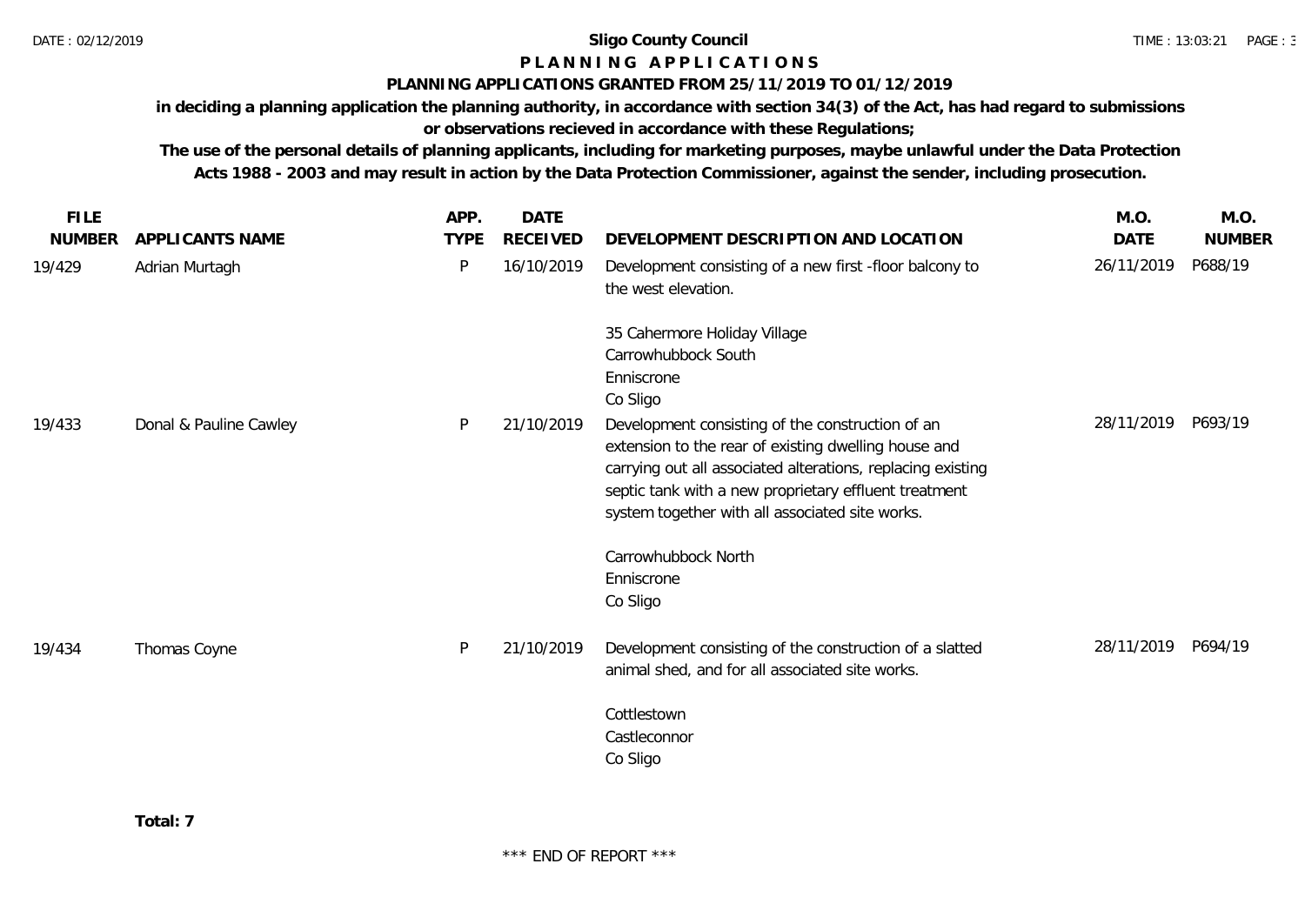## **A N B O R D P L E A N A L A APPEALS NOTIFIED FROM 25/11/2019 TO 01/12/2019**

| <b>FILE</b> | APPLICANTS NAME    | APP  | DECISON L   | L.A. DEVELOPMENT DESCRIPTION AND LOCATION | B.F         |
|-------------|--------------------|------|-------------|-------------------------------------------|-------------|
|             | NUMBER AND ADDRESS | TYPE | <b>DATE</b> | <b>DEC</b>                                | <b>DATE</b> |

 **Total : 0**

**\*\*\*\*\*\*\*\*\*\*\*\* END OF REPORT \*\*\*\*\*\*\*\*\*\*\*\***